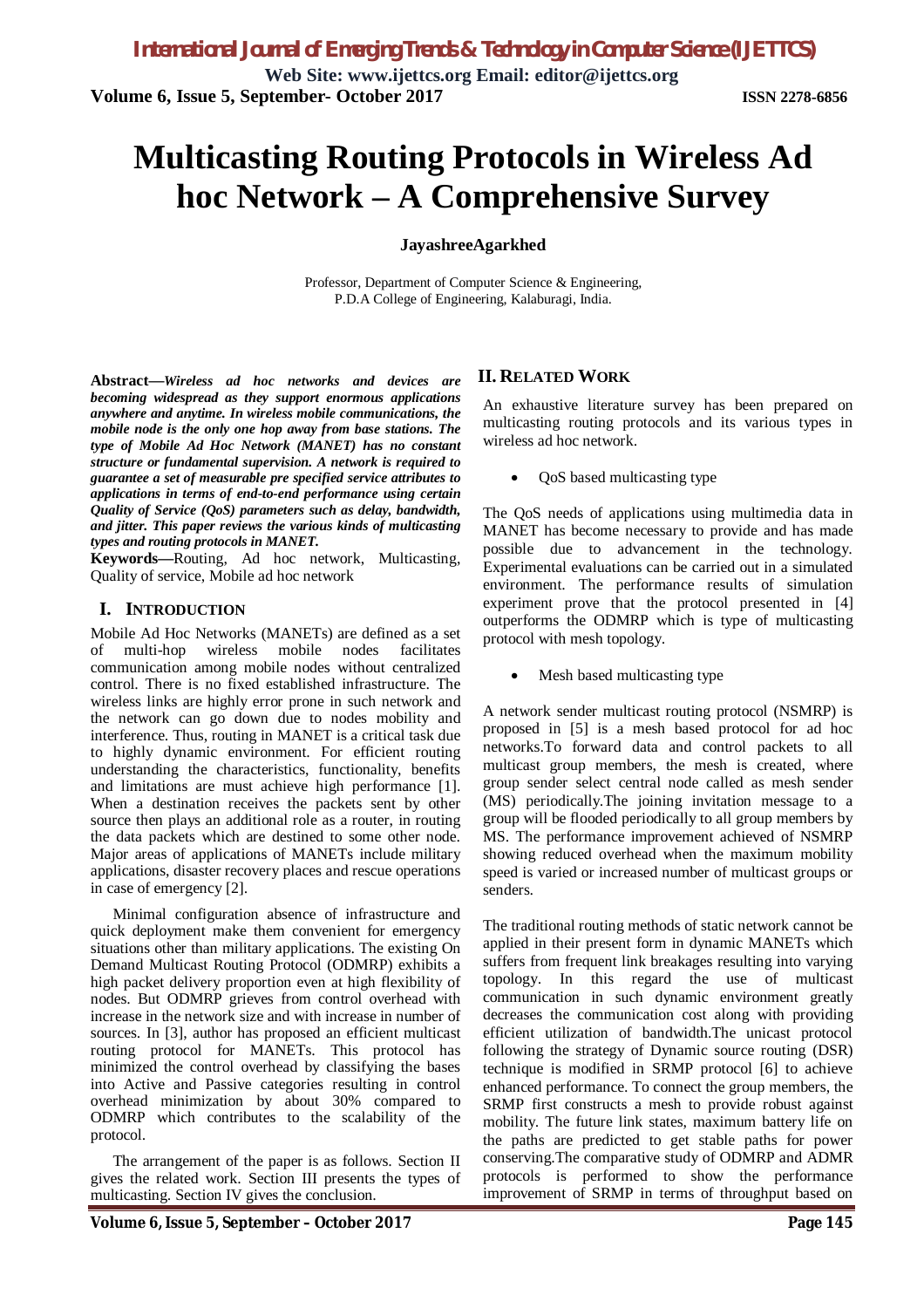# *International Journal of Emerging Trends & Technology in Computer Science (IJETTCS)*

**Web Site: www.ijettcs.org Email: editor@ijettcs.org**

## **Volume 6, Issue 5, September- October 2017 ISSN 2278-6856**

successful transmission with reduced network overload resulting into longevity of the lifetime. The key aspects of SRMP such as forwarding group selection, data routing and maintenance is detailed.

The increased attention of the researchers towards efficient method for group communications using multicast technique in MANET has made the urge to develop efficient robust scalable protocols. However it is very difficult task to develop such protocols considering group membership management and the maintenance of multicast structure in dynamic environment of MANET.The Robust Mesh-based Multicast Protocol (RMMP) proposed in [7] considers the best features both mesh and tree based multicast protocols which help in reducing data recovery time when route fails. The robustness of RMMP to recover data transmission in presence of route failure is justified through simulation.The working of RMMP is twofold. First to construct multicast structure based on binary tree to distribute transmission averagely among member nodes and other is to provide a second-route discovery scheme which will reduce the number of articulation nodes to eliminate loss of data packets. The suitability of RMMP in heavy traffic loads achieves high packet delivery ratio.

The author in [8] has shown that reducing the number of forwarding nodes reduces data overhead experienced by mesh-based multicast ad hoc routing protocols.It has been demonstrated that minimizing the number of forwarding nodes is equivalent to the problem of computing the minimal cost multicast tree.

The polynomial shortest path heuristic can be used to approximate the problem of connection of group of receivers to the source in most of the multicast routing in MANET. The main intension of multicasting is to achieve good bandwidth utilization when group communication is most likely to take place in the network. The shortest path heuristic does not setup an optimal multicast delivery infrastructure in terms of bandwidth consumption.The construction of multicast delivery mesh based on nearest participant heuristic without compromising delay performance method is used in Bandwidth Optimized and Delay-Sensitive (BODS) algorithm [9]. The Steiner-trees is used in the multicast path setup algorithm of the BODS and it can be integrated with any of the existing meshbased multicast routing strategies to enhance their performance. The BODS is integrated into the ODMRP and performance is evaluated. The simulation results shows that ODMRP has attained improved delivery ratio and 30% reduction in data overhead when compared with the original ODMRP.

This specifies routing techniques to illustrate multicasting in wireless ad hoc networks. The mobile and wireless networking has gain importance due to mobile devices. The main challenge is to meet head-on applying multicast communication in applications where mobility is unlimited and network is prone to frequently failures [10].

Routing protocols developed for wireless sensor networks are used to send messages from sources to destinations. These protocols are classified as unicast, broadcast or multicast. Unicast routing sends a message from source node to a single destination or sink. Broadcasting sends a message from a source sensor node to every other node in the network. Multicasting delivers messages from a single source to a set of destinations nodes. Multicasting protocols support better utilization of resources and minimize the consumption of network resources. Sending one copy of the data to each destination using unicast is not same as multicast routing [11].

Applications of MANET are enormous such as habitat monitoring, fire detection in forests, pollution monitoring and so on. In many of applications multicast is of great demand. These applications require sensors to send the same report to several sinks whose positions are known in advance. In such scenarios, it is essential to count on an efficient multicasting mechanism being able to improve the overall consumption of resources in the network. It is must to reduce consumption of network resource. These scarce resources has multicast routing protocols to find very wellorganized multicast distribution area by making use of a less amount of control information [12].

Multicasting communication act as one major operation to support many applications of MANETs that accomplish group communication rather than individual. Multicast routing protocols have gained increased importance in MANETs as they effectively provide coordination among nodes a set of nodes. The development of efficient QoS multicast routing protocols has gained greater importance for multimedia applications such as video conferences, military and rescue operations.The multimedia applications require the design of efficient multicast routing protocols satisfying the application specific QoS demand.To maintain up to date information about the network, the physical area is divided into hexagonal cells of same size and election is performed to get leader and backup leader nodes.The efficient routing in PBQMRP is performed in consideration of nodes positions for data packets delivery to all the receivers. The performance improvement of PBQMRP in terms of less packet drop ratio with significant reduction in control overhead is achieved when compared with On Demand Multicast Routing Protocol (ODMRP).

All nodes are randomly classified into two types, group-0 and group-1A. In addition two multicast trees (tree0 for group-0 and tree-1 for group-1) were constructed in poweraware dual-tree-based multicast routing protocol (PDTMRP) for MANETs [13] to achieve the load balance. Performance enhancement of PDTMRP over MAODV and RMAODV schemes is justified through simulation.

Wide variety of applications and services are well supported by multicasting. The inefficiency of the protocol is experienced when protocol developed for single source in a multicast group of MANET is extended to multi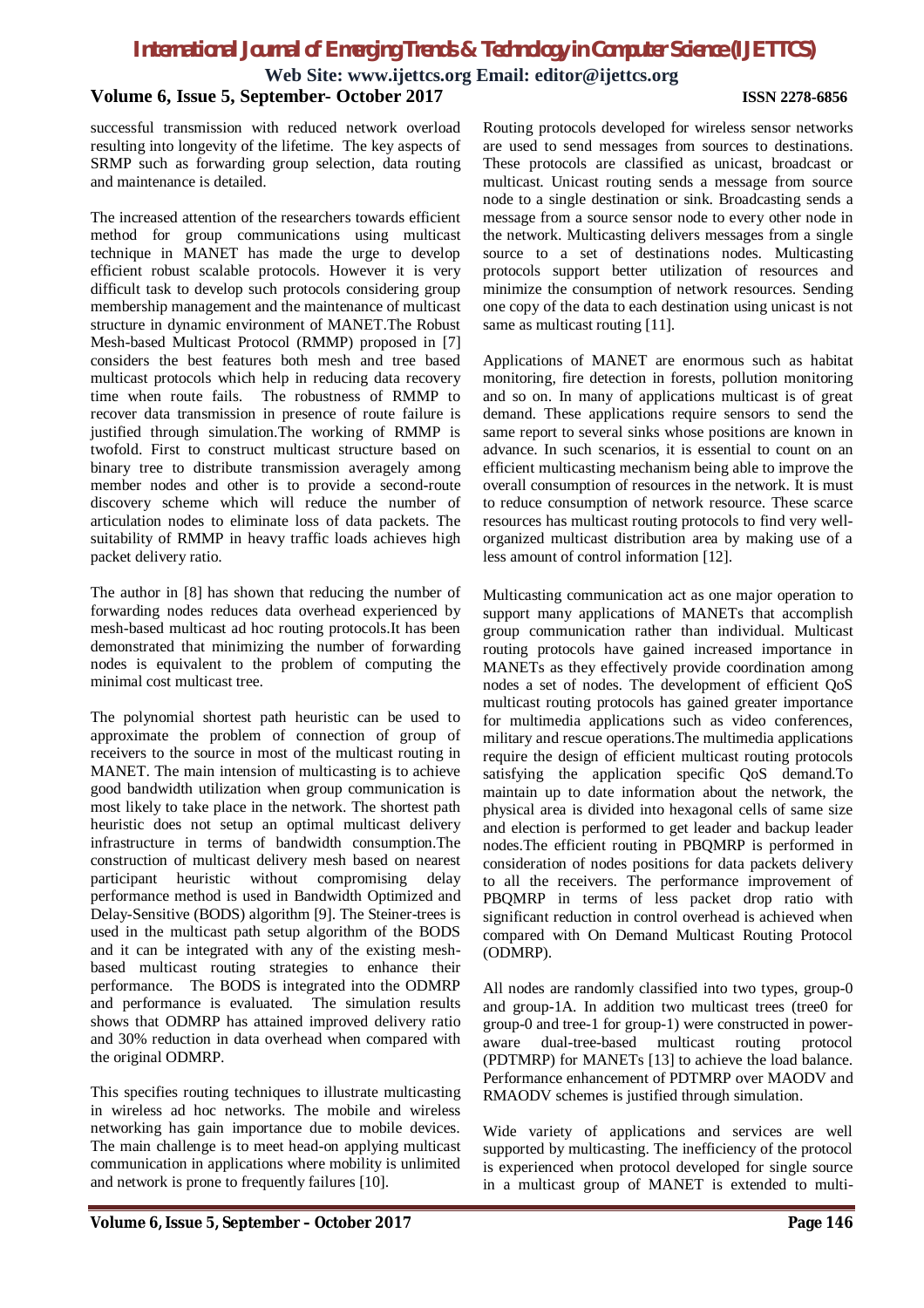*International Journal of Emerging Trends & Technology in Computer Science (IJETTCS)*

**Web Site: www.ijettcs.org Email: editor@ijettcs.org**

## **Volume 6, Issue 5, September- October 2017 ISSN 2278-6856**

source multicasting.The inefficiency can be overcome by using shared forwarding tree and multi-path routing in shared-tree-based multi-source multicast routing protocol (STMRP), which provides efficient multicasting in the multi-source multicast environment without losing multicast efficiency and maintains the delivery ratio [14].

The core-based tree based on heuristic genetic algorithms (GAs), has been applied over a high-altitude platform (HAP)-satellite platform. Hybrid cost bandwidth-delay GA considers the features of both CCDB-GA and HULK-GA to develop a QoS constraint based algorithm to minimize the overall cost per link of the considered multicast tree.The hybrid platforms take advantage of the single characteristics of the satellite and HAP segments. The joint bandwidth-delay metrics is found useful when load to be balanced traffic, relating to both QoS constraints. The larger trace but higher propagation delay experienced in satellite segment.However slow propagation delay, permitting QoS constraints based on maximum end-to-end delay to be met the HAP segment present [15].

## **III. MULTICASTING TYPES**

This section shows various types of multicasting routing techniques in wireless ad hoc network.



**Fig 1.** Types of Multicasting

There are various types of multicasting based routing protocols. The major classifications of multicast routing protocols are given in Figure 1.

## i. Tree based multicasting

The tree based multicasting type contains single path between a source and receiver pair. It is used for data forwarding. Examples include STMRP, PDTMRP, MAODV, RMAODV multicasting routing protocols.

ii. Mesh based multicasting

Mesh based multicasting routing protocol contains multiple paths between source and destination pairs. Examples include ODMRP, NSMRP, SRMP, ADMR, CAMP multicasting routing protocols.

#### iii. Hybrid based multicasting

Hybrid based multicasting protocols combines both the features of tree based and mesh based multicasting routing protocols. This type of routing protocols depends on the distribution paths for all the group members for construction. RMMP is a best example of hybrid based multicasting type of routing protocol in MANET [16].

## **IV. CONCLUSION**

MANETs have a less transmission range. Henceforth nodes that relies with the transmission range can communicate directly with each other, while intermediate nodes is needed to forward flow between nodes that are unable to communicate directly. The limited transmission range, limited memory, limited storage capabilities, and limited power are serious challenges facing MANETs. This resulted into significant attention about multicast routing. In multicasting, a source node is sending the same contents to a certain set of nodes in the network. Due to the irregular positions and association of mobile data in MANETs, classical routing protocols used on wired networks are not suitable for MANETs In MANETs, network source work in the group to carry out a given task, therefore, multicasting finds important place in MANETs. The paper has given the study of different types of multicasting routing protocols and suitable protocols for various applications in wireless ad hoc network. The network needs are constrained by the service requirements of end user applications

## **REFERENCES**

- [1] Kumar, M. Ravi, and N. A. Geethanjali. "Literature survey of Routing Protocols in MANETs." Int Journal of Science and Research 2.4 (2013): 33-40.
- [2] Junhai, Luo, et al. "A survey of multicast routing protocols for mobile ad-hoc networks." IEEE Communications Surveys & Tutorials 11.1 (2009): 78- 91.
- [3] Das, Subir Kumar, B. S. BS Manoj, and C. Siva Ram Murthy. "A dynamic core based multicast routing protocol for ad hoc wireless networks." Proceedings of the 3rd ACM international symposium on Mobile ad hoc networking & computing. ACM, 2002.
- [4] Promkotwong, Dayin, and Ohm Sornil. "A meshbased QoS aware multicast routing protocol." Software Engineering, Artificial Intelligence, Networking, and Parallel/Distributed Computing, 2007. SNPD 2007. Eighth ACIS International Conference on. Vol. 3. IEEE, 2007.
- [5] Nagar, Vishal, Yash Pal Singh, and D. C. Dhubkarya. "A mesh based multicast routing protocol for network sender." Recent Advances in Intelligent Computational Systems (RAICS), 2011 IEEE. IEEE, 2011.
- [6] Moustafa, Hasnaa, and H. Laboid. "A multicast ondemand mesh-based routing protocol in multihop mobile wireless networks." Vehicular Technology